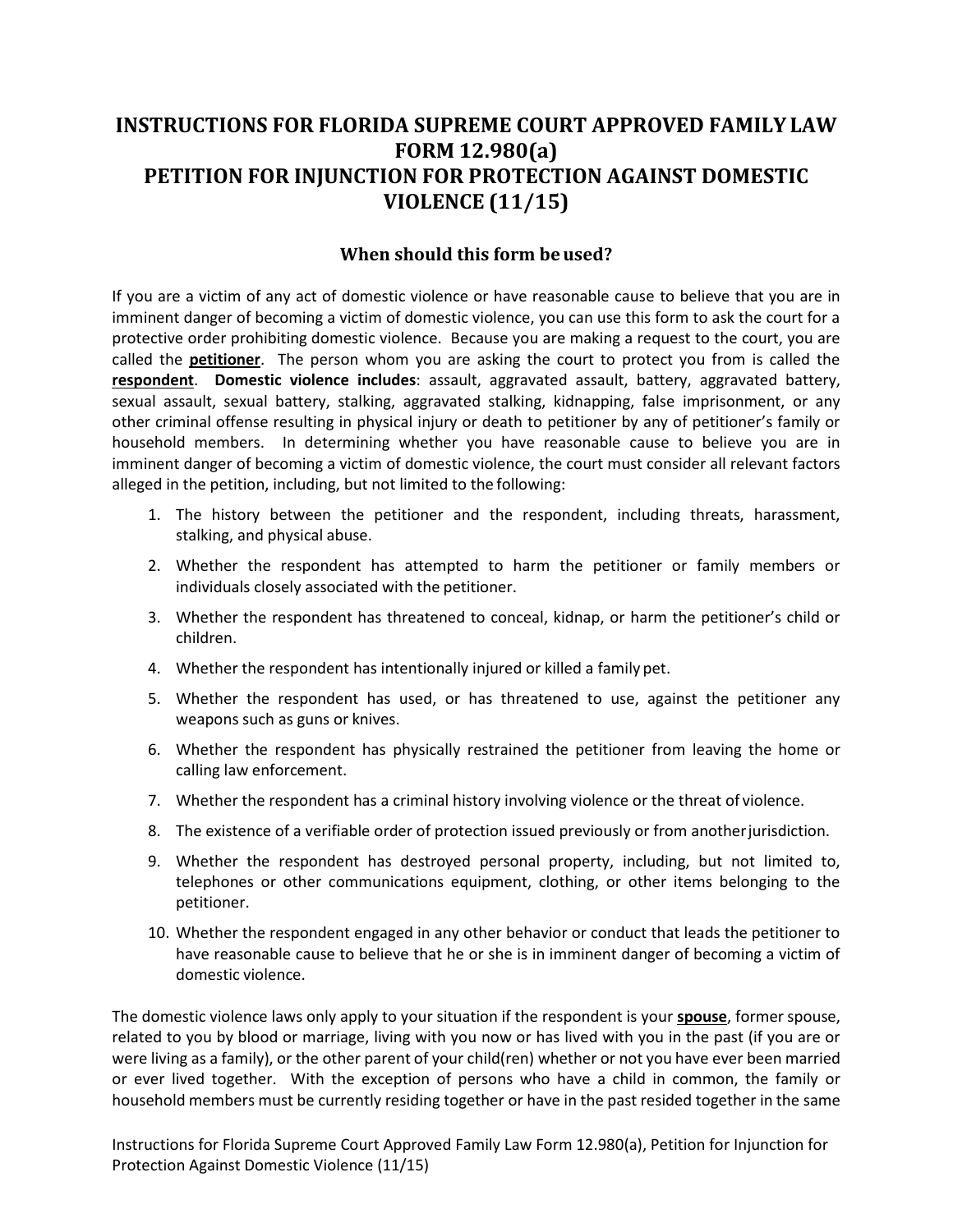single dwelling unit. If the respondent is not one of the above, you should look at **Petition for Injunction for Protection Against Repeat Violence**, Florida Supreme Court Approved Family Law Form 12.980(f), to determine if your situation will qualify for an injunction for protection against repeat violence, or **Petition for Injunction for Protection Against Dating Violence**, Florida Supreme Court Approved Family Law Form 12.980(n), to determine if your situation will qualify for an injunction for protection against dating  violence, or **Petition for Injunction for Protection Against Sexual Violence,** Florida Supreme Court Approved Family Law Form 12.980(q), to determine if your situation will qualify for an injunction for protection against sexual violence.

 If you are under the age of eighteen and you have never been married or had the disabilities of nonage removed by a court, then one of your parents, custodians, or your legal guardian must sign this petition with you.

 This form should be typed or printed in black ink. You should complete this form (giving as much detail as possible) and sign it in front of a **notary public** or the **clerk of the circuit court** in the county where you live. The clerk will take your completed **petition** to a **judge**. You should keep a copy for your records. If you have any questions or need assistance completing this form, the clerk or **family law intake staff** will help you.

# **What should I do if the judge grants my petition?**

 If the facts contained in your petition convince the judge that you are a victim of domestic violence or that  an **imminent danger of domestic violence** exists, the judge will sign either an immediate **Temporary Injunction for Protection Against Domestic Violence with Minor Child(ren)**, Florida Supreme Court Approved Family Law Form 12.980(c)(1) or an immediate **Temporary Injunction for Protection Against Domestic Violence without Minor Child(ren)**, Florida Supreme Court Approved Family Law Form petition, the temporary injunction, and any other papers filed with your petition to the sheriff or other law enforcement officer for **personal service** on the respondent. The temporary injunction will take effect immediately after the respondent is served with a copy of it. It lasts until a full **hearing** can be held or for a period of 15 days, whichever comes first. The court may extend the temporary injunction beyond 15 days for a good reason, which may include failure to obtain **service** on the respondent.  $12.980(c)(2)$ . A temporary injunction is issued without notice to the respondent. The clerk will give your

 The temporary injunction is issued **ex parte**. This means that the judge has considered only the information presented by one side-- YOU. The temporary injunction gives a date that you must appear in court for a hearing. At that hearing, you will be expected to testify about the facts in your petition. The respondent will be given the opportunity to testify at this hearing, also. At the hearing, the judge  will decide whether to issue either a **Final Judgment of Injunction for Protection Against Domestic Violence with Minor Child(ren)(After Notice)**, Florida Supreme Court Approved Family Law Form  12.980(d)(1), or a **Final Judgment of Injunction for Protection Against Domestic Violence without Minor Child(ren)(After Notice),** Florida Supreme Court Approved Family Law Form 12.980(d)(2). Either of these final judgments will remain in effect for a specific time period or until modified or dissolved by the  court. **If either you or the respondent do not appear at the final hearing, the temporary injunction may be continued in force, extended, or dismissed, and/or additional orders may be granted, including entry of a permanent injunction and the imposition of court costs. You and respondent will be bound by the terms of any injunction issued at the final hearing.**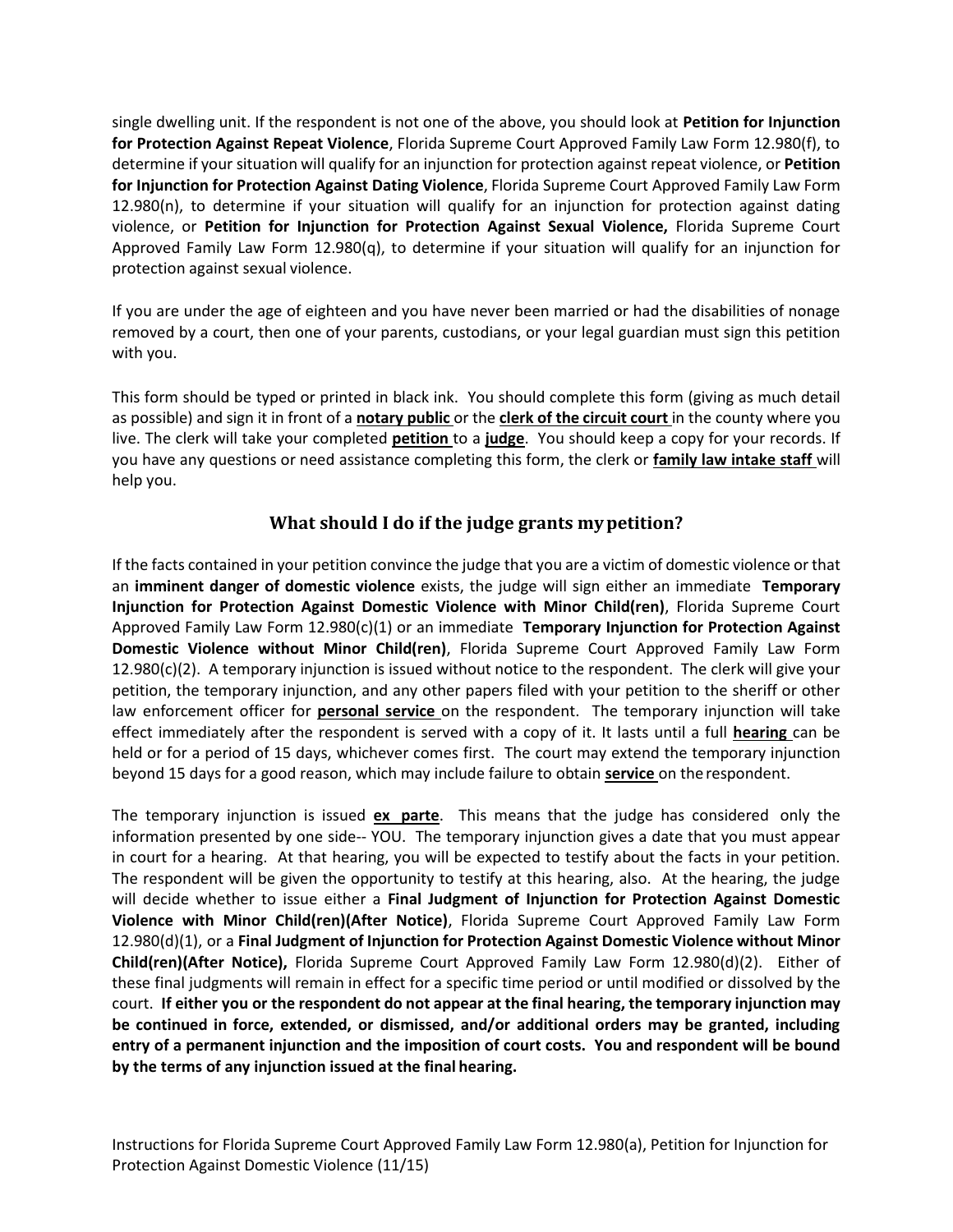### **IF EITHER YOU OR RESPONDENT DO NOT APPEAR AT THE FINAL HEARING, YOU WILL BOTH BE BOUND BY THE TERMS OF ANY INJUNCTION ISSUED IN THIS MATTER.**

 If the judge signs a temporary or final injunction, the clerk will provide you with the necessary copies.  **Make sure that you keep one certified copy of the injunction with you at all times!** 

## **What can I do if the judge denies my petition?**

 If your petition is denied solely on the grounds that it appears to the court that no imminent danger of domestic violence exists, the court will set a full hearing, at the earliest possible time, on your petition, unless you request that no hearing be set. The respondent will be notified by **personal service** of your petition and the hearing.  **Supplemental Affidavit in Support of Petition for Injunction for Protection Against Domestic Violence, Repeat or Dating Violence**, Florida Family Law Form 12.980 (g); attend the hearing and present facts If your petition is denied, you may: amend your petition by filing a that support your petition; and/or dismiss your petition.

# **Where can I look for more information?**

 **Before proceeding, you should read General Information for Self-Represented Litigants found at the beginning of these forms.** The words that are in **bold underline** are defined in that section. The clerk of the circuit court or family law intake staff will help you complete any necessary domestic violence forms and can give you information about local domestic violence victim assistance programs, shelters, and other related services. You may also call the Domestic Violence Hotline at 1-800-500-1119. For further information, see Chapter 741, Florida Statutes, and Rule 12.610, Florida Family Law Rules of Procedure.

# **IMPORTANT INFORMATION REGARDING E-FILING**

 The Florida Rules of Judicial Administration now require that all petitions, pleadings, and documents be filed electronically except in certain circumstances. **Self-represented litigants may file petitions or other pleadings or documents electronically; however, they are not required to do so.** If you choose to file your pleadings or other documents electronically, you must do so in accordance with Florida Rule of Judicial Administration 2.525, and you must follow the procedures of the judicial circuit in which you file.  **The rules and procedures should be carefully read and followed.** 

# **IMPORTANT INFORMATION REGARDING E-SERVICE ELECTION**

 After the initial service of process of the petition or supplemental petition by the Sheriff or certified process server, the Florida Rules of Judicial Administration now require that all documents required or permitted to be served on the other party must be served by electronic mail (e-mail) except in certain  circumstances. **You must strictly comply with the format requirements set forth in the Rules of Judicial Administration.** If you elect to participate in electronic service, which means serving or receiving pleadings by electronic mail (e-mail), or through the Florida Courts E-Filing Portal, you **must** review Florida Rule of Judicial Administration 2.516. You may find this rule at [www.flcourts.org](http://www.flcourts.org/) through the link to the Rules of Judicial Administration provided under either Family Law Forms: Getting Started, or Rules of Court in the A-Z Topical Index.

 Protection Against Domestic Violence (11/15) Instructions for Florida Supreme Court Approved Family Law Form 12.980(a), Petition for Injunction for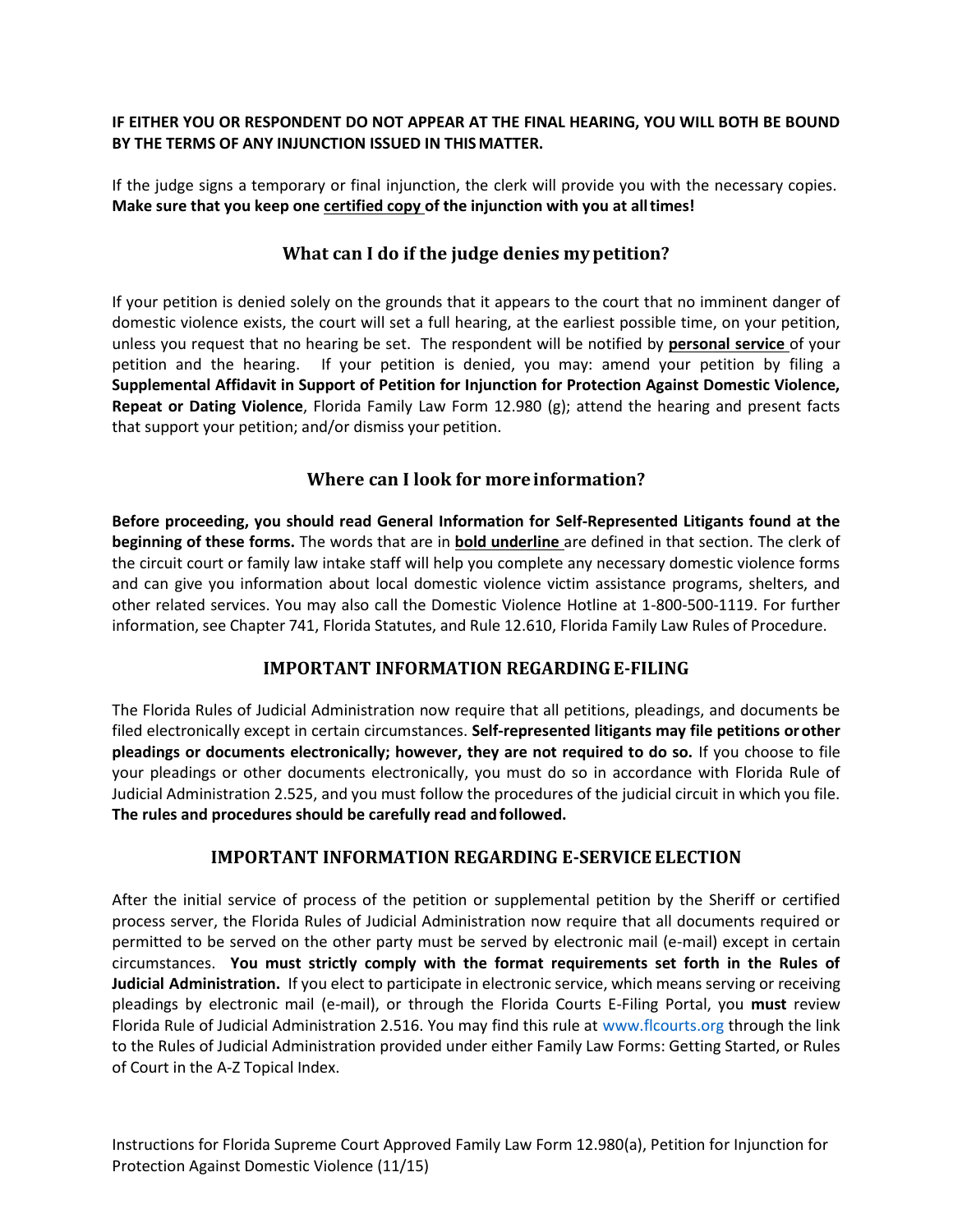**SELF-REPRESENTED LITIGANTS MAY SERVE DOCUMENTS BY E-MAIL; HOWEVER, THEY ARE NOT REQUIRED TO DO SO.** If a self-represented litigant elects to serve and receive documents by e-mail, the procedures must always be followed once the initial election is made.

 To serve and receive documents by e-mail, you must designate your e-mail addresses by using the  **Designation of Current Mailing and E-mail Address**, Florida Supreme Court Approved Family Law Form 12.915, and you must provide your e-mail address on each form on which your signature appears. Court Approved Family Law Form 12.914; **Designation of Current Mailing and E-mail Address**, Florida Supreme Court Approved Family Law Form 12.915; and Florida Rule of Judicial Administration 2.516. Please **CAREFULLY** read the rules and instructions for: **Certificate of Service (General),** Florida Supreme

## **Special notes...**

With this form you may also need to file the following:

- **Uniform Child Custody Jurisdiction and Enforcement Act (UCCJEA) Affidavit**, Florida Supreme Court Approved Family Law Form 12.902(d), must be completed and filed if you are asking the court to determine issues with regard to your **parenting plan** or **time-sharing** for a minor child(ren).
- **Parenting plan** means a document created to govern the relationship between the parents relating to the decisions that must be made regarding the minor child(ren) and must contain a may include, but are not limited to, the child(ren)'s education, health care, and physical, social, and emotional well-being. In creating the plan, all circumstances between the parents, including their historic relationship, domestic violence, and other factors must be taken into consideration. The Parenting Plan shall be developed and agreed to by the parents and approved plan recommendation. If the parents cannot agree, or if the parents agreed to a plan that is not approved by the court, a Parenting Plan shall established by the court; "**Time-sharing schedule**" means a timetable that must be included in the Parenting Plan that specifies the time, including overnights and holidays, that a minor child will spend with each parent. If developed and agreed of if their agreed-upon schedule is not approved by the court, the schedule shall be established time-sharing schedule for the parents and child(ren). The issues concerning the minor child(ren) by a court, or, established by the court, with or without the use of a court- ordered parenting to by the parents of a minor child, it must be approved by the court. If the parents cannot agree, by the court.
- **Notice of Social Security Number**, Florida Supreme Court Approved Family Law Form 12.902(j), must be completed and filed if you are asking the court to determine issues of temporary child support.
- **Family Law Financial Affidavit**, Florida Family Law Rules of Procedure Form 12.902(b) or (c), must be completed and filed if you are seeking temporary alimony or temporary child support.
- **Child Support Guidelines Worksheet**, Florida Family Law Rules of Procedure Form 12.902(e), MUST be filed with the court at or prior to a hearing to establish or modify childsupport.

 Additionally, if you fear that disclosing your address to the respondent would put you in danger, you  should complete a **Request for Confidential Filing of Address**, Florida Supreme Court Approved Family Law Form 12.980(h), and file it with the clerk of the circuit court and write confidential in the space provided on the petition.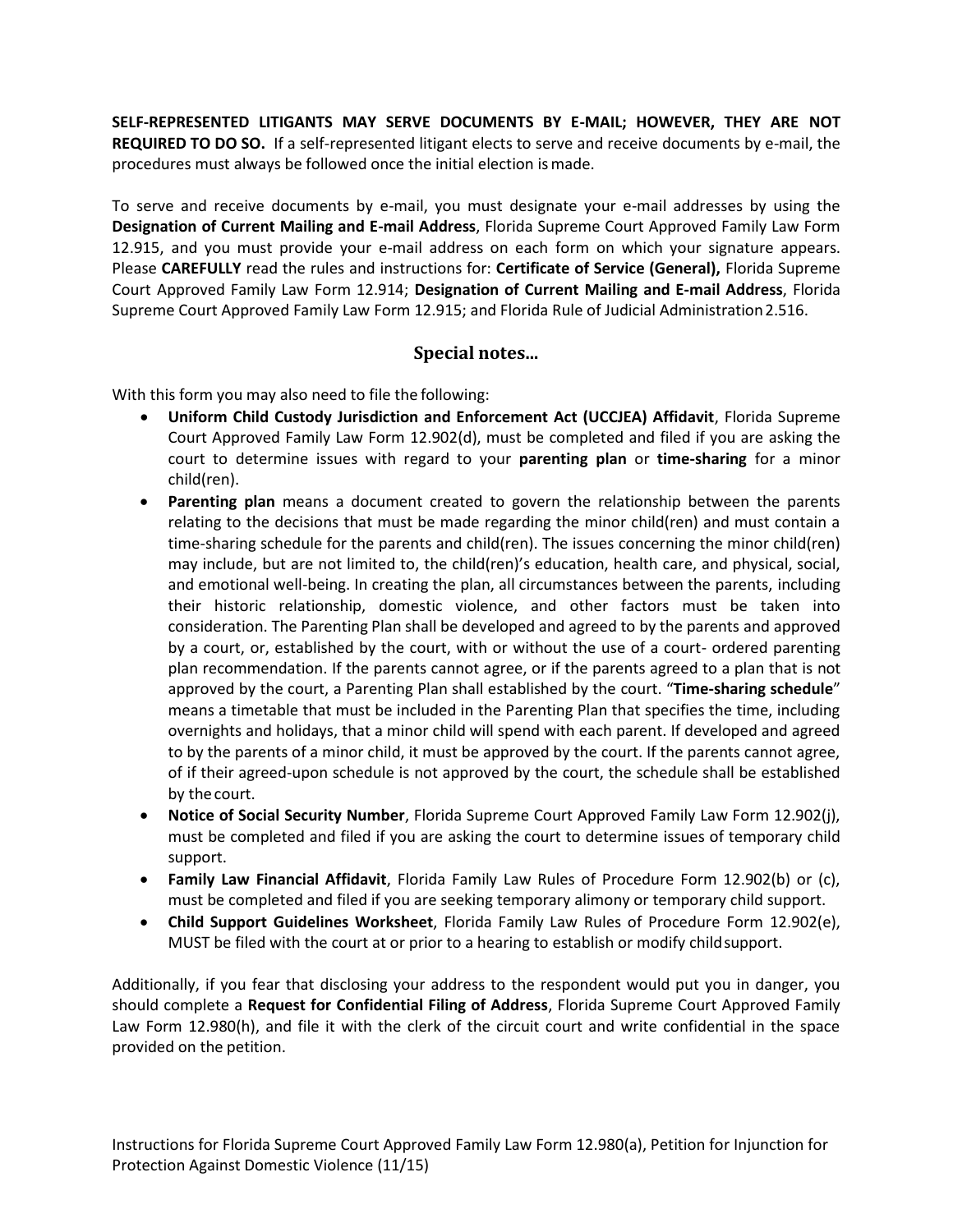| IN THE CIRCUIT COURT OF THE | <b>JUDICIAL CIRCUIT,</b>                                                                               |
|-----------------------------|--------------------------------------------------------------------------------------------------------|
| IN AND FOR                  | <b>COUNTY, FLORIDA</b>                                                                                 |
|                             | Division:<br>the control of the control of the control of the control of the control of the control of |
| Petitioner,<br>and          |                                                                                                        |
| Respondent,                 |                                                                                                        |

# **PETITION FOR INJUNCTION FOR PROTECTION AGAINST DOMESTICVIOLENCE**

| I, {full legal name}           | being sworn, certify that the |  |  |
|--------------------------------|-------------------------------|--|--|
| following statements are true: |                               |  |  |

#### **SECTION I. PETITIONER**

 (This section is about you. It must be completed. However, **if you fear that disclosing your address to of Address**, Florida Supreme Court Approved Family Law Form 12.980(h), and write confidential in the space provided on this form for your address and telephone number.) **the respondent would put you in danger**, you should complete and file a **Request for Confidential Filing** 

 1. Petitioner's current address is: *{street address} \_\_\_\_\_\_\_\_\_\_\_\_\_\_\_\_\_\_\_\_\_\_\_\_\_\_\_\_\_\_\_\_\_\_\_\_\_\_\_\_ {city, state and zip code}* \_\_\_\_\_\_\_\_\_\_\_\_\_\_\_\_\_\_\_\_\_\_\_\_\_\_\_\_\_\_\_\_\_\_\_\_\_\_\_\_\_\_\_\_\_\_\_\_\_\_\_\_\_\_\_\_\_\_ 2. Petitioner's attorney's name, address, and telephone number is: \_\_\_\_\_\_\_\_\_\_\_\_\_\_ Telephone Number: *{area code and number}* \_\_\_\_\_\_\_\_\_\_\_\_\_\_\_\_\_\_\_\_\_\_\_\_\_\_\_\_\_\_\_\_\_\_\_\_\_\_\_\_\_\_ Physical description of Petitioner: \_\_\_\_\_\_\_\_\_\_\_\_\_\_\_\_\_\_\_\_\_\_\_\_\_\_\_\_\_\_\_\_\_\_\_\_\_\_\_\_\_\_\_\_\_\_\_\_\_\_\_\_ Race: \_\_\_\_\_ Sex: Male \_\_\_\_\_ Female \_\_\_\_\_ Date of Birth: \_\_\_\_\_\_\_\_\_\_\_\_\_\_\_\_\_\_\_\_\_\_\_\_\_\_\_\_\_\_\_

\_\_\_\_\_\_\_\_\_\_\_\_\_\_\_\_\_\_\_\_\_\_\_\_\_\_\_\_\_\_\_\_\_\_\_\_\_\_\_\_\_\_\_\_\_\_\_\_\_\_\_\_\_\_\_\_\_\_\_\_\_\_\_\_\_\_\_\_\_\_\_\_\_\_\_\_\_\_

\_\_\_\_\_\_\_ \_\_\_\_\_\_\_\_\_\_\_\_\_\_\_\_\_\_\_\_\_\_\_\_\_\_\_\_\_\_\_\_\_\_\_\_\_\_\_\_\_\_\_\_\_\_\_\_\_\_\_\_\_\_\_\_\_\_\_\_\_\_\_\_\_\_\_\_\_\_

(If you do not have an attorney, write none.)

#### **SECTION II. RESPONDENT**

*\_\_\_\_\_\_\_\_\_\_\_\_\_\_\_\_\_\_\_*

(This section is about the person you want to be protected from. It must becompleted.)

 1. Respondent's current address is: *{street address, city, state, and zip code}*

Respondent's Driver's License number is: {if known} \_\_\_\_\_\_\_\_\_\_\_\_\_\_\_\_\_\_\_\_\_\_\_\_\_\_\_\_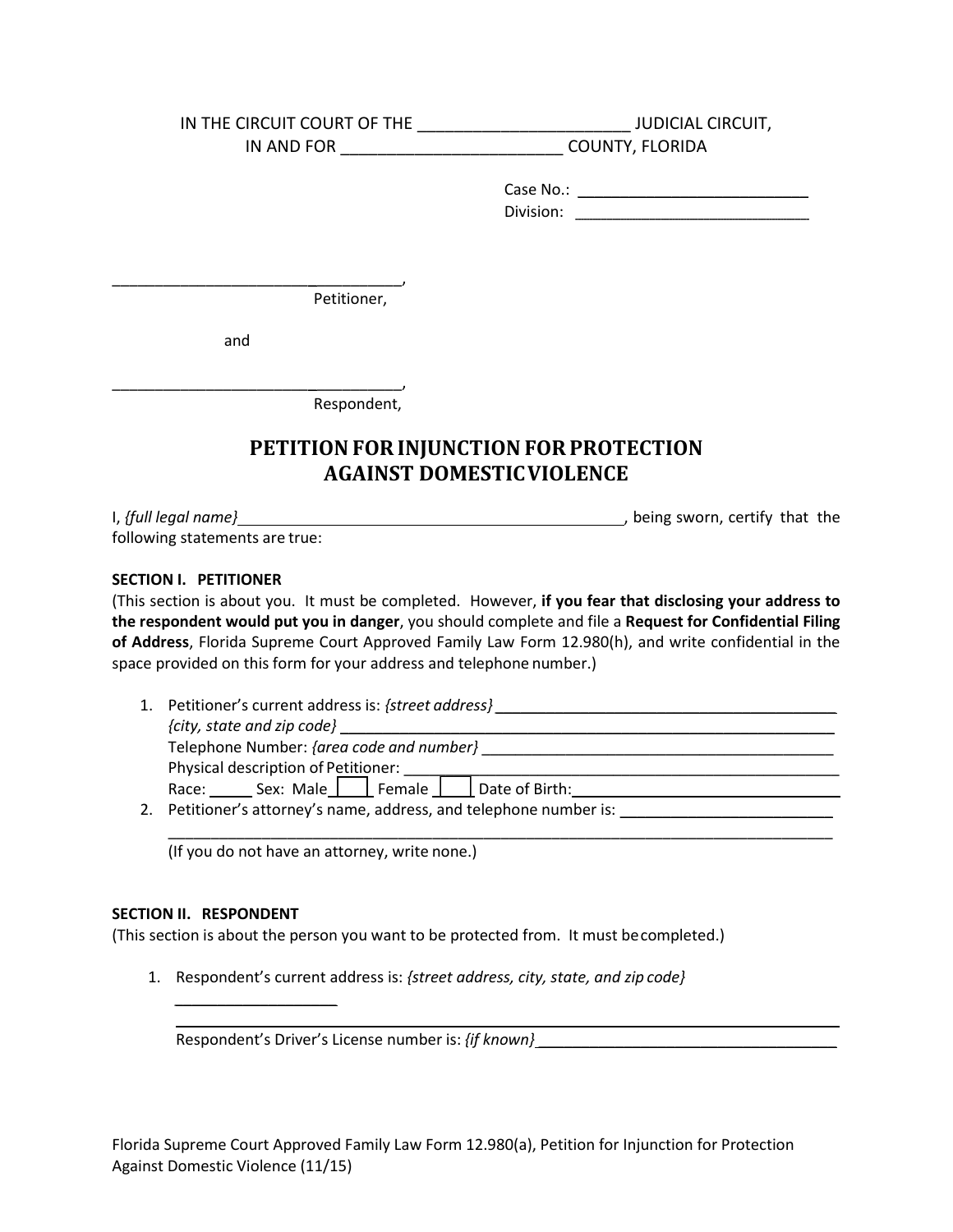- 2. Respondent is: {Indicate all that apply}
	- a.  $\Box$  the spouse of Petitioner. Date of Marriage:
	- b.  $\Box$  the former spouse of Petitioner. Date of Marriage: Date of Dissolution of Marriage:
	- c.  $\perp$  related by blood or marriage to Petitioner. Specify relationship:
	- d.  $\Box$  a person who is or was living in one home with Petitioner, as if a family.
	- e.  $\Box$  a person with whom Petitioner has a child in common, even if Petitioner and Respondent never were married or living together.

3. Petitioner has known Respondent since *{date}* 

4. Respondent's last known place of employment: Employment address: Working hours:

|                 | 5. Physical description of Respondent:                |                        |        |             |  |  |
|-----------------|-------------------------------------------------------|------------------------|--------|-------------|--|--|
| Race:           | Sex: Male $\boxed{\phantom{a}}$ Female Date of Birth: |                        |        |             |  |  |
| Height: Weight: |                                                       | Eye Color: Hair Color: |        |             |  |  |
|                 | Distinguishing marks or scars:                        |                        |        |             |  |  |
|                 | Vehicle: (make/model)                                 |                        | Color: | Tag Number: |  |  |
|                 |                                                       |                        |        |             |  |  |

6. Other names Respondent goes by (aliases or nicknames):

 $\overline{a}$ 

7. Respondent's attorney's name, address, and telephone number is:

 not have an attorney, write none.) (If you do not know whether Respondent has an attorney, write unknown. If Respondent does

#### **SECTION III. CASE HISTORY AND REASON FOR SEEKING PETITION** (This section must becompleted.)

1. Has Petitioner ever received or tried to get an injunction for protection against domestic violence against Respondent in this or any other court?

|  |  | $\perp$ Yes $\perp$ No If yes, what happened in that case? {Include case number, if known} |  |
|--|--|--------------------------------------------------------------------------------------------|--|
|--|--|--------------------------------------------------------------------------------------------|--|

\_\_\_\_\_\_\_\_\_\_\_\_\_\_\_\_\_\_\_\_\_\_\_\_\_\_\_\_\_\_\_\_\_\_\_\_\_\_\_\_\_\_\_\_\_\_\_\_\_\_\_\_\_\_\_\_\_\_\_\_\_\_\_\_\_\_\_\_\_\_\_\_\_\_\_\_\_\_ \_\_\_\_\_\_\_\_\_\_\_\_\_\_\_\_\_\_\_\_\_\_\_\_\_\_\_\_\_\_\_\_\_\_\_\_\_\_\_\_\_\_\_\_\_\_\_\_\_\_\_\_\_\_\_\_\_\_\_\_\_\_\_\_\_\_\_\_\_\_\_\_\_\_\_\_\_\_

\_\_\_\_\_ Yes \_\_\_\_\_ No If yes, what happened in that case? {Include case number, if known} 2. Has Respondent ever received or tried to get an injunction for protection against domestic violence against Petitioner in this or any other court?

|  |  |  |  | $\boxed{\underline{\qquad}}$ Yes $\boxed{\phantom{\qquad}}$ No If yes, what happened in that case? {Include case number, if known} |
|--|--|--|--|------------------------------------------------------------------------------------------------------------------------------------|
|--|--|--|--|------------------------------------------------------------------------------------------------------------------------------------|

\_\_\_\_\_\_\_\_\_\_\_\_\_\_\_\_\_\_\_\_\_\_\_\_\_\_\_\_\_\_\_\_\_\_\_\_\_\_\_\_\_\_\_\_\_\_\_\_\_\_\_\_\_\_\_\_\_\_\_\_\_\_\_\_\_\_\_\_\_\_\_\_\_\_\_\_\_\_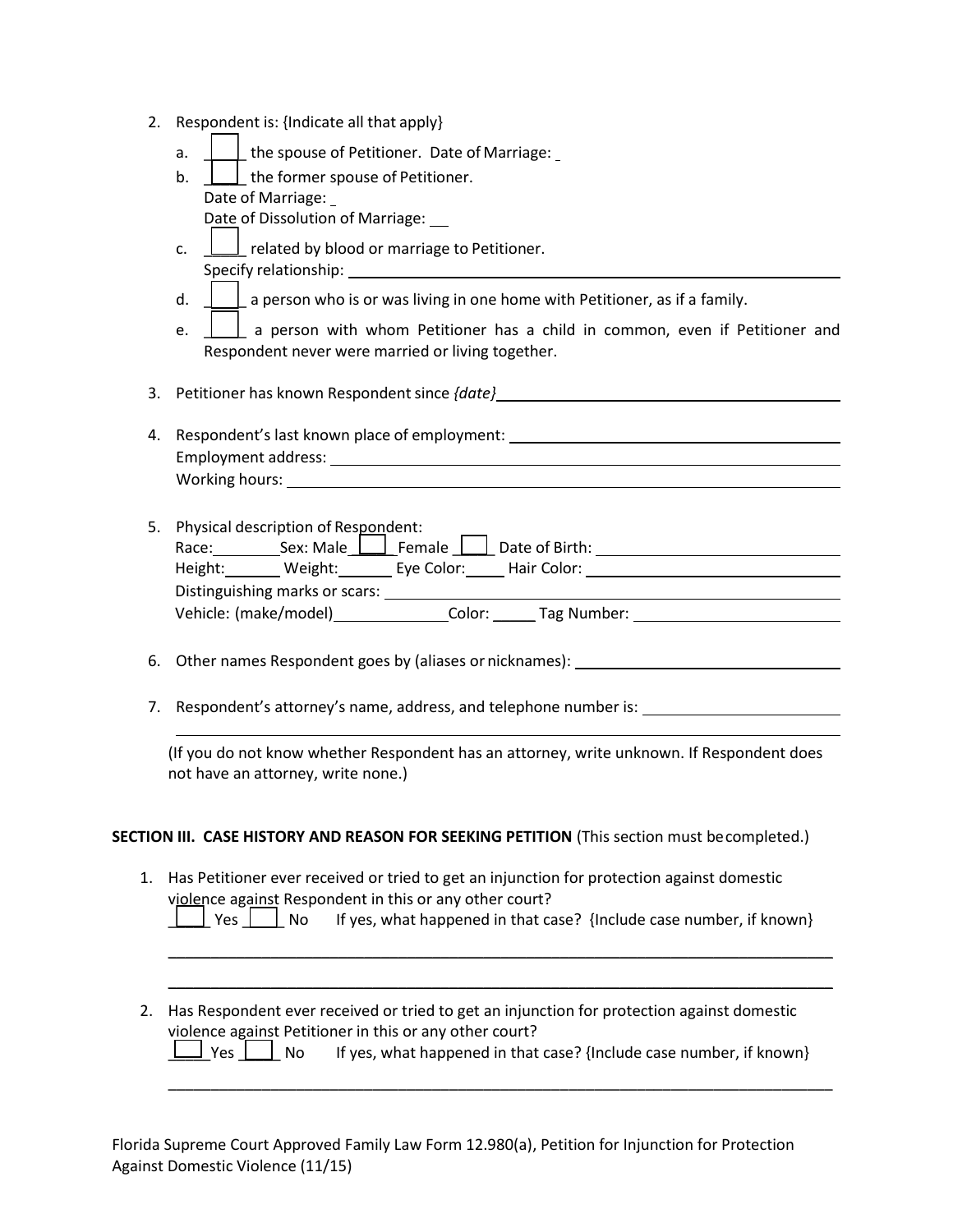a dissolution of marriage, paternity action, or child support enforcement action, **between**  3. Describe **any other** court case that is either going on now or that happened inthe past, including **Petitioner and Respondent** *{Include city, state, and case number, if known}*:

\_\_\_\_\_\_\_\_\_\_\_\_\_\_\_\_\_\_\_\_\_\_\_\_\_\_\_\_\_\_\_\_\_\_\_\_\_\_\_\_\_\_\_\_\_\_\_\_\_\_\_\_\_\_\_\_\_\_\_\_\_\_\_\_\_\_\_\_\_\_\_\_\_\_\_\_\_\_ \_\_\_\_\_\_\_\_\_\_\_\_\_\_\_\_\_\_\_\_\_\_\_\_\_\_\_\_\_\_\_\_\_\_\_\_\_\_\_\_\_\_\_\_\_\_\_\_\_\_\_\_\_\_\_\_\_\_\_\_\_\_\_\_\_\_\_\_\_\_\_\_\_\_\_\_\_\_

\_\_\_\_\_\_\_\_\_\_\_\_\_\_\_\_\_\_\_\_\_\_\_\_\_\_\_\_\_\_\_\_\_\_\_\_\_\_\_\_\_\_\_\_\_\_\_\_\_\_\_\_\_\_\_\_\_\_\_\_\_\_\_\_\_\_\_\_\_\_\_\_\_\_\_\_\_\_

- in imminent danger of becoming a victim of domestic violence because respondent has: *{mark all sections that apply and describe in the spaces below the incidents of violence or threats of violence, specifying when and where they occurred, including, but not limited to, locations such as a*  4. Petitioner is either a victim of domestic violence or has reasonable cause to believe he or she is *home, school, place of employment, or time-sharing exchange}* 
	- $\overline{a}$  Florida Statutes, as any assault, aggravated assault, battery, aggravated battery, sexual criminal offense resulting in physical injury or death of one family or household member by another. With the exception of persons who are parents of a child in common, the family or household members must be currently residing or have in the past resided together in the same single dwelling unit. a. **committed or threatened to commit domestic violence defined in section 741.28,** assault, sexual battery, stalking, aggravated stalking, kidnapping, false imprisonment, or any
	- b. **| | |** previously threatened, harassed, stalked, or physically abused thepetitioner.
	- associated with the petitioner. c.  $\Box$  attempted to harm the petitioner or family members or individuals closely
	- d.  $\Box$  threatened to conceal, kidnap, or harm the petitioner's child or children.
	- e.  $\Box$  intentionally injured or killed a family pet.
	- f.  $\Box$  used, or has threatened to use, against the petitioner any weapons such as guns or knives.
	- g. physically restrainedthe petitioner from leaving the home or calling law enforcement.
	- h.  $\Box$  a criminal history involving violence or the threat of violence (if known).
	- i. <u>\_\_\_\_\_\_\_\_\_\_\_\_\_</u> another order of protection issued against him or her previously or from another jurisdiction (if known).
	- j.  $\Box$  destroyed personal property, including, but not limited to, telephones or other communication equipment, clothing, or other items belonging to the petitioner.
	- k.  $\|\cdot\|$  engaged in any other behavior or conduct that leads the petitioner to have reasonable cause to believe he or she is in imminent danger of becoming a victim of domestic violence.

 (Use additional sheets if necessary.) Below is a brief description of the latest act of violence or threat of violence that causes Petitioner to honestly fear imminent domestic violence by Respondent.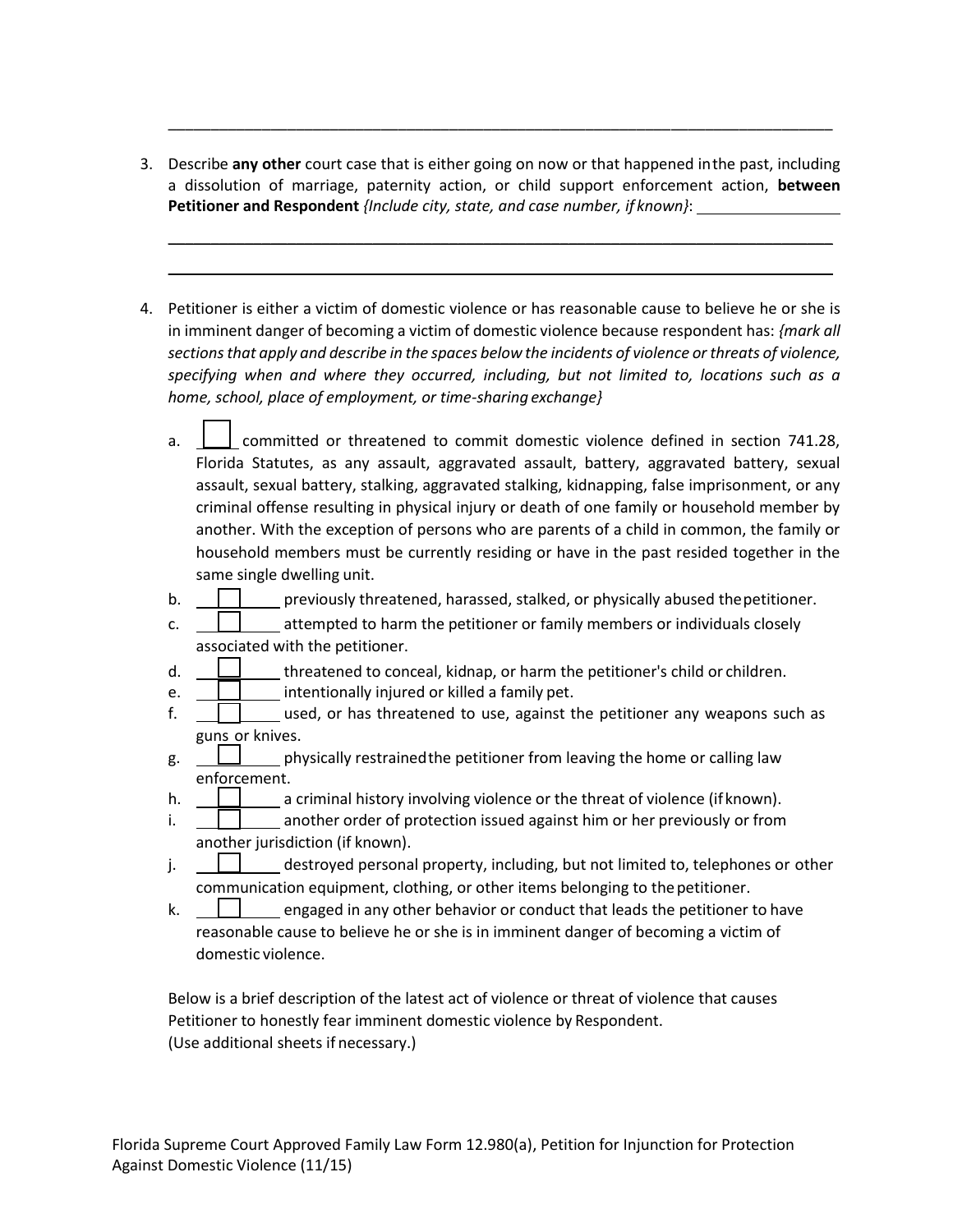|                               | On {date}_________________, at {location}_                                                              |
|-------------------------------|---------------------------------------------------------------------------------------------------------|
| Respondent:                   |                                                                                                         |
|                               |                                                                                                         |
|                               |                                                                                                         |
|                               |                                                                                                         |
|                               |                                                                                                         |
|                               |                                                                                                         |
|                               |                                                                                                         |
|                               |                                                                                                         |
|                               |                                                                                                         |
|                               |                                                                                                         |
|                               |                                                                                                         |
|                               |                                                                                                         |
|                               |                                                                                                         |
|                               |                                                                                                         |
|                               |                                                                                                         |
|                               |                                                                                                         |
|                               | Please indicate here if you are attaching additional pages to continue these facts.                     |
|                               |                                                                                                         |
| <b>Additional Information</b> |                                                                                                         |
|                               | {Indicate all that apply}<br>Other acts or threats of domestic violence as described on attached sheet. |
| a.<br>b.                      | This or other acts of domestic violence have been previously reported to <i>{person or</i>              |
| agency}:                      |                                                                                                         |
| C <sub>1</sub>                | Respondent owns, has, and/or is known to have guns or other weapons.                                    |
|                               | Describe weapon(s):                                                                                     |
| d.                            | Respondent has a drug problem.                                                                          |
| e.                            | Respondent has an alcohol problem.                                                                      |
| f.                            | Respondent has a history of mental health problems. If checked, answer the                              |
| following, if known:          | Has Respondent ever been the subject of a Baker Act proceeding?<br>No<br>Yes                            |
|                               | Is Respondent supposed to take medication for mental health problems?                                   |
| Yes                           | No                                                                                                      |
|                               | If yes, is Respondent currently taking his/her medication?<br>No<br>Yes                                 |

 **SECTION IV. TEMPORARY EXCLUSIVE USE AND POSSESSION OF HOME** (Complete this section **only** if you want the Court to grant you temporary exclusive use and possession of the home that you share with the Respondent.)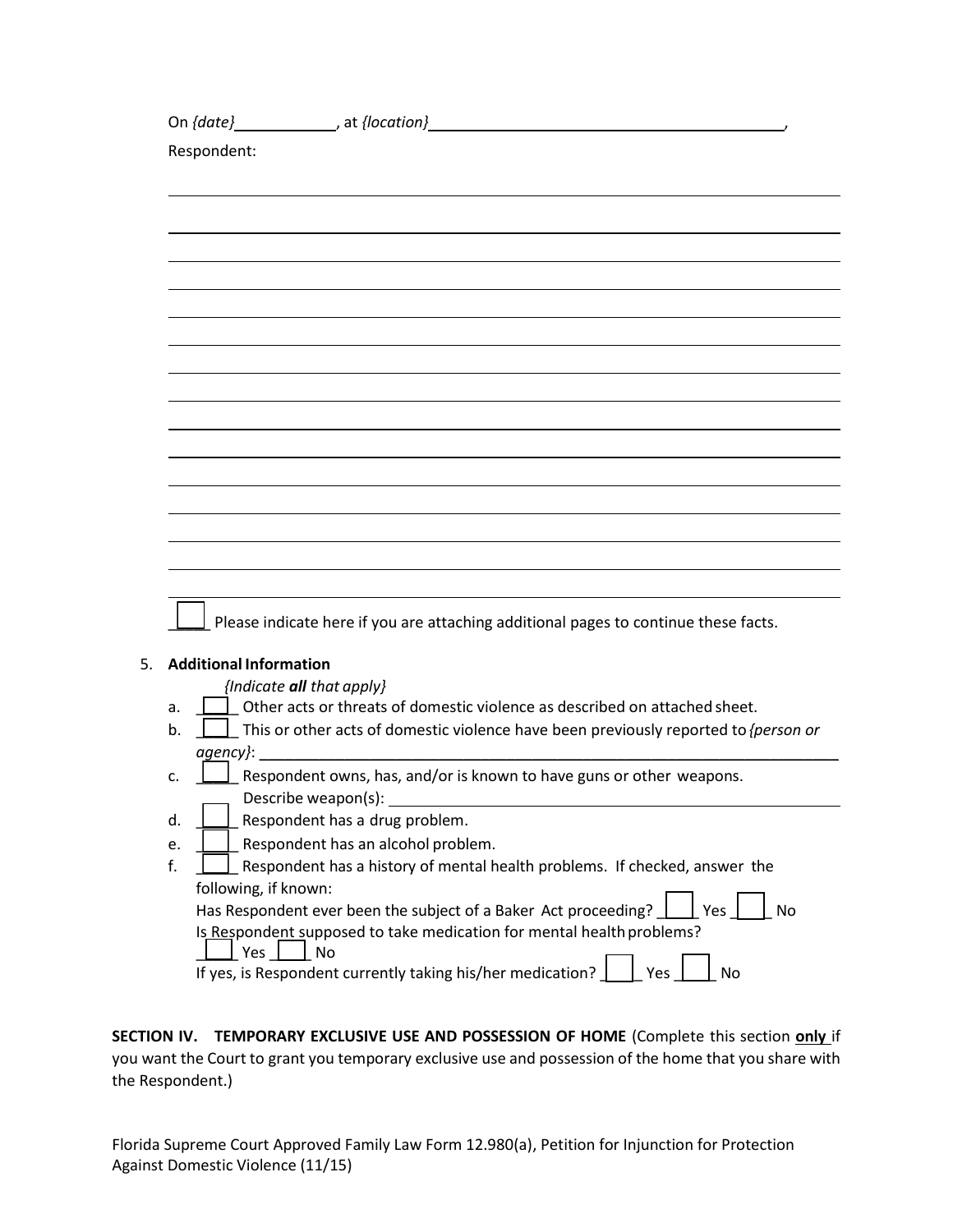| 1. Petitioner claims the following about the home that Petitioner and Respondent share or that |
|------------------------------------------------------------------------------------------------|
| Petitioner left because of domestic violence:                                                  |
| {Indicate <b>all</b> that apply}                                                               |

|    | $\Box$ Petitioner needs the exclusive use and possession of the home that the parties share at<br>a.<br>$\{street\ address\}$                                                                                                     |
|----|-----------------------------------------------------------------------------------------------------------------------------------------------------------------------------------------------------------------------------------|
|    |                                                                                                                                                                                                                                   |
|    | Petitioner cannot get another safe place to live because: ______________________<br>b.                                                                                                                                            |
|    | ,我们也不会有什么。""我们的人,我们也不会有什么?""我们的人,我们也不会有什么?""我们的人,我们也不会有什么?""我们的人,我们也不会有什么?""我们的人                                                                                                                                                  |
|    |                                                                                                                                                                                                                                   |
|    |                                                                                                                                                                                                                                   |
|    | c. $\boxed{\phantom{a}}$ If kept out of the home, Respondent has the money to get other housing or may live                                                                                                                       |
|    |                                                                                                                                                                                                                                   |
| 2. | The home is:                                                                                                                                                                                                                      |
|    | {Choose one only}                                                                                                                                                                                                                 |
|    | a. $\Box$ owned or rented by Petitioner and Respondent jointly.                                                                                                                                                                   |
|    | $\mathbf{r}$ , and the contract of the contract of the contract of the contract of the contract of the contract of the contract of the contract of the contract of the contract of the contract of the contract of the contract o |

- $\perp$  solely owned or rented by Petitioner.
- $\Box$  solely owned or rented by Respondent.

### **SECTION V. TEMPORARY PARENTING PLAN WITH TEMPORARY TIME-SHARING SCHEDULE FOR MINOR**

 **CHILD(REN)** (Complete this section **only** if you are asking the court to provide a temporary parenting plan, including a temporary time-sharing schedule with regard to, the minor child or children of the parties which might involve prohibiting or limiting time-sharing or requiring that it be supervised by a third party. You must be the natural parent, adoptive parent, or guardian by court order of the minor child(ren). If you are asking the court to provide a temporary parenting plan, including a temporary time-sharing schedule with regard to, the minor child or children of the parties which might involve prohibiting or limiting time-sharing or requiring that it be supervised by a third party, you must also complete and file a  **Uniform Child Custody Jurisdiction and Enforcement Act (UCCJEA) Affidavit**, Florida Supreme Court Approved Family Law Form 12.902(d).)

 **Note: If the paternity of the minor child(ren) listed below has not been established through either marriage or court order, the Court may deny a request to provide a temporary parenting plan, including a temporary time-sharing schedule with regard to, the minor child or children, and/or a request for**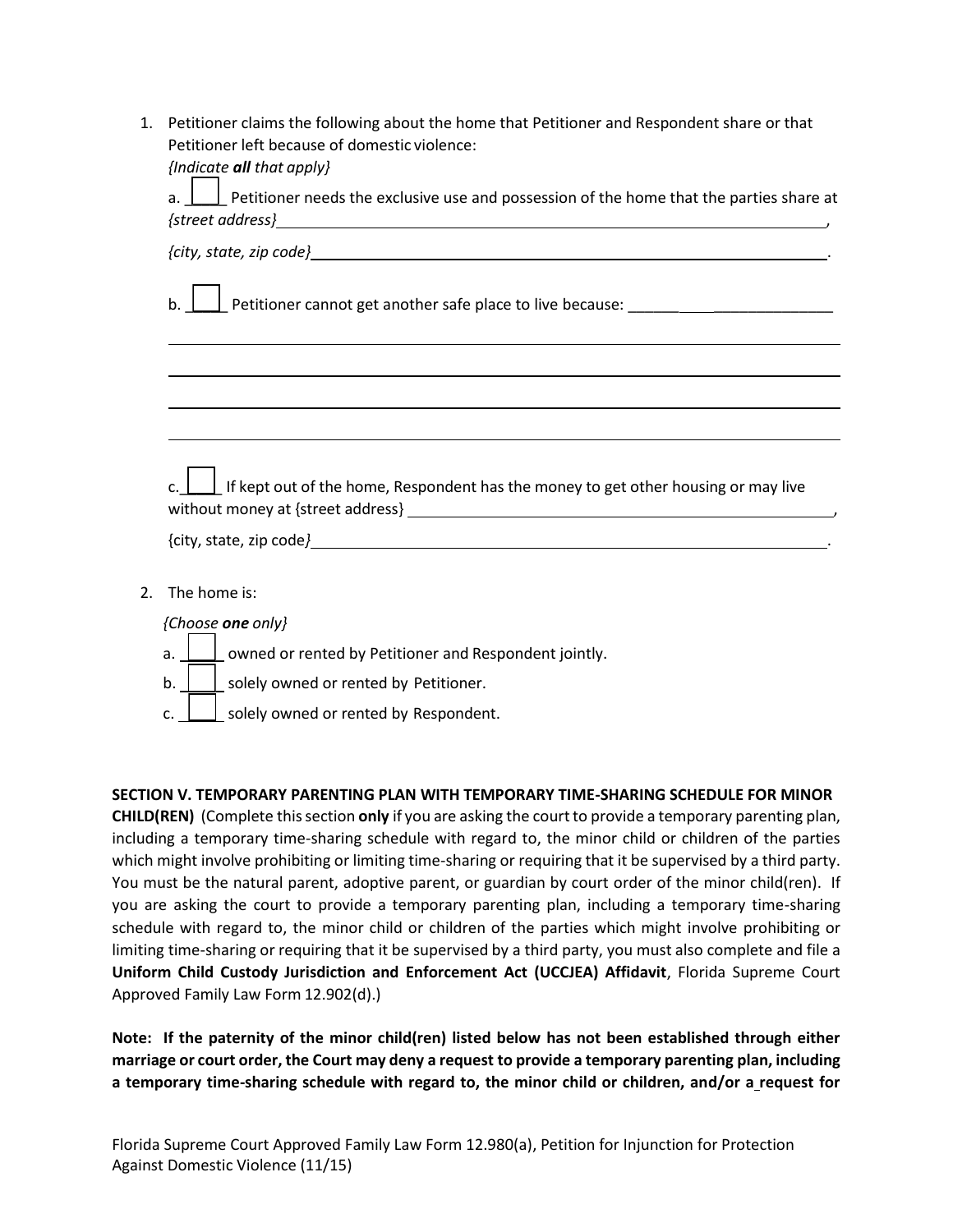# **child support.**

1. Petitioner is the natural parent, adoptive parent, or guardian by court order of the minor child(ren) whose name(s) and age(s) is (are) listed below.

| The minor child(ren) for whom Petitioner is asking the court to provide a temporary parenting<br>2.<br>plan, including a temporary time-sharing schedule with regard to:<br>{Choose one only}<br>a. $\Box$ saw the domestic violence described in this petition happen.<br>$\mathsf{b}$ . $\Box$ were at the place where the domestic violence happened but did not see it.<br>were not there when the domestic violence happened this time but have seen<br>c. I<br>previous acts of domestic violence by Respondent.<br>d. $\Box$ have not witnessed domestic violence by Respondent.<br>Name any other minor child(ren) who were there when the domestic violence happened.<br>3.<br>Include child(ren)'s name, age, and parents' names. The manuscript of the manuscript of the manuscript of the<br><b>Temporary Parenting Plan and Temporary Time-Sharing Schedule</b><br>4.<br>{Indicate all that apply}<br><b>EXECUTE:</b> Petitioner requests that the Court provide a temporary parenting plan, including a<br>a. I<br>temporary time sharing schedule with regard to, the minor child or children of the parties, as<br>follows:<br>Petitioner requests that the Court order supervised exchange of the minor child(ren) or<br>exchange through a responsible person designated by the Court. The following person is | <b>Name</b> | <b>Birth date</b>                                                                                   |  |
|----------------------------------------------------------------------------------------------------------------------------------------------------------------------------------------------------------------------------------------------------------------------------------------------------------------------------------------------------------------------------------------------------------------------------------------------------------------------------------------------------------------------------------------------------------------------------------------------------------------------------------------------------------------------------------------------------------------------------------------------------------------------------------------------------------------------------------------------------------------------------------------------------------------------------------------------------------------------------------------------------------------------------------------------------------------------------------------------------------------------------------------------------------------------------------------------------------------------------------------------------------------------------------------------------------------------------------|-------------|-----------------------------------------------------------------------------------------------------|--|
|                                                                                                                                                                                                                                                                                                                                                                                                                                                                                                                                                                                                                                                                                                                                                                                                                                                                                                                                                                                                                                                                                                                                                                                                                                                                                                                                  |             |                                                                                                     |  |
|                                                                                                                                                                                                                                                                                                                                                                                                                                                                                                                                                                                                                                                                                                                                                                                                                                                                                                                                                                                                                                                                                                                                                                                                                                                                                                                                  |             |                                                                                                     |  |
|                                                                                                                                                                                                                                                                                                                                                                                                                                                                                                                                                                                                                                                                                                                                                                                                                                                                                                                                                                                                                                                                                                                                                                                                                                                                                                                                  |             |                                                                                                     |  |
|                                                                                                                                                                                                                                                                                                                                                                                                                                                                                                                                                                                                                                                                                                                                                                                                                                                                                                                                                                                                                                                                                                                                                                                                                                                                                                                                  |             |                                                                                                     |  |
|                                                                                                                                                                                                                                                                                                                                                                                                                                                                                                                                                                                                                                                                                                                                                                                                                                                                                                                                                                                                                                                                                                                                                                                                                                                                                                                                  |             |                                                                                                     |  |
|                                                                                                                                                                                                                                                                                                                                                                                                                                                                                                                                                                                                                                                                                                                                                                                                                                                                                                                                                                                                                                                                                                                                                                                                                                                                                                                                  |             |                                                                                                     |  |
|                                                                                                                                                                                                                                                                                                                                                                                                                                                                                                                                                                                                                                                                                                                                                                                                                                                                                                                                                                                                                                                                                                                                                                                                                                                                                                                                  |             |                                                                                                     |  |
|                                                                                                                                                                                                                                                                                                                                                                                                                                                                                                                                                                                                                                                                                                                                                                                                                                                                                                                                                                                                                                                                                                                                                                                                                                                                                                                                  |             |                                                                                                     |  |
|                                                                                                                                                                                                                                                                                                                                                                                                                                                                                                                                                                                                                                                                                                                                                                                                                                                                                                                                                                                                                                                                                                                                                                                                                                                                                                                                  |             |                                                                                                     |  |
|                                                                                                                                                                                                                                                                                                                                                                                                                                                                                                                                                                                                                                                                                                                                                                                                                                                                                                                                                                                                                                                                                                                                                                                                                                                                                                                                  |             |                                                                                                     |  |
|                                                                                                                                                                                                                                                                                                                                                                                                                                                                                                                                                                                                                                                                                                                                                                                                                                                                                                                                                                                                                                                                                                                                                                                                                                                                                                                                  |             |                                                                                                     |  |
|                                                                                                                                                                                                                                                                                                                                                                                                                                                                                                                                                                                                                                                                                                                                                                                                                                                                                                                                                                                                                                                                                                                                                                                                                                                                                                                                  |             |                                                                                                     |  |
|                                                                                                                                                                                                                                                                                                                                                                                                                                                                                                                                                                                                                                                                                                                                                                                                                                                                                                                                                                                                                                                                                                                                                                                                                                                                                                                                  |             |                                                                                                     |  |
|                                                                                                                                                                                                                                                                                                                                                                                                                                                                                                                                                                                                                                                                                                                                                                                                                                                                                                                                                                                                                                                                                                                                                                                                                                                                                                                                  |             |                                                                                                     |  |
|                                                                                                                                                                                                                                                                                                                                                                                                                                                                                                                                                                                                                                                                                                                                                                                                                                                                                                                                                                                                                                                                                                                                                                                                                                                                                                                                  |             |                                                                                                     |  |
|                                                                                                                                                                                                                                                                                                                                                                                                                                                                                                                                                                                                                                                                                                                                                                                                                                                                                                                                                                                                                                                                                                                                                                                                                                                                                                                                  |             |                                                                                                     |  |
|                                                                                                                                                                                                                                                                                                                                                                                                                                                                                                                                                                                                                                                                                                                                                                                                                                                                                                                                                                                                                                                                                                                                                                                                                                                                                                                                  |             |                                                                                                     |  |
|                                                                                                                                                                                                                                                                                                                                                                                                                                                                                                                                                                                                                                                                                                                                                                                                                                                                                                                                                                                                                                                                                                                                                                                                                                                                                                                                  |             |                                                                                                     |  |
|                                                                                                                                                                                                                                                                                                                                                                                                                                                                                                                                                                                                                                                                                                                                                                                                                                                                                                                                                                                                                                                                                                                                                                                                                                                                                                                                  |             |                                                                                                     |  |
|                                                                                                                                                                                                                                                                                                                                                                                                                                                                                                                                                                                                                                                                                                                                                                                                                                                                                                                                                                                                                                                                                                                                                                                                                                                                                                                                  |             | suggested as a responsible person for purposes of such exchange. {Explain}: _______________________ |  |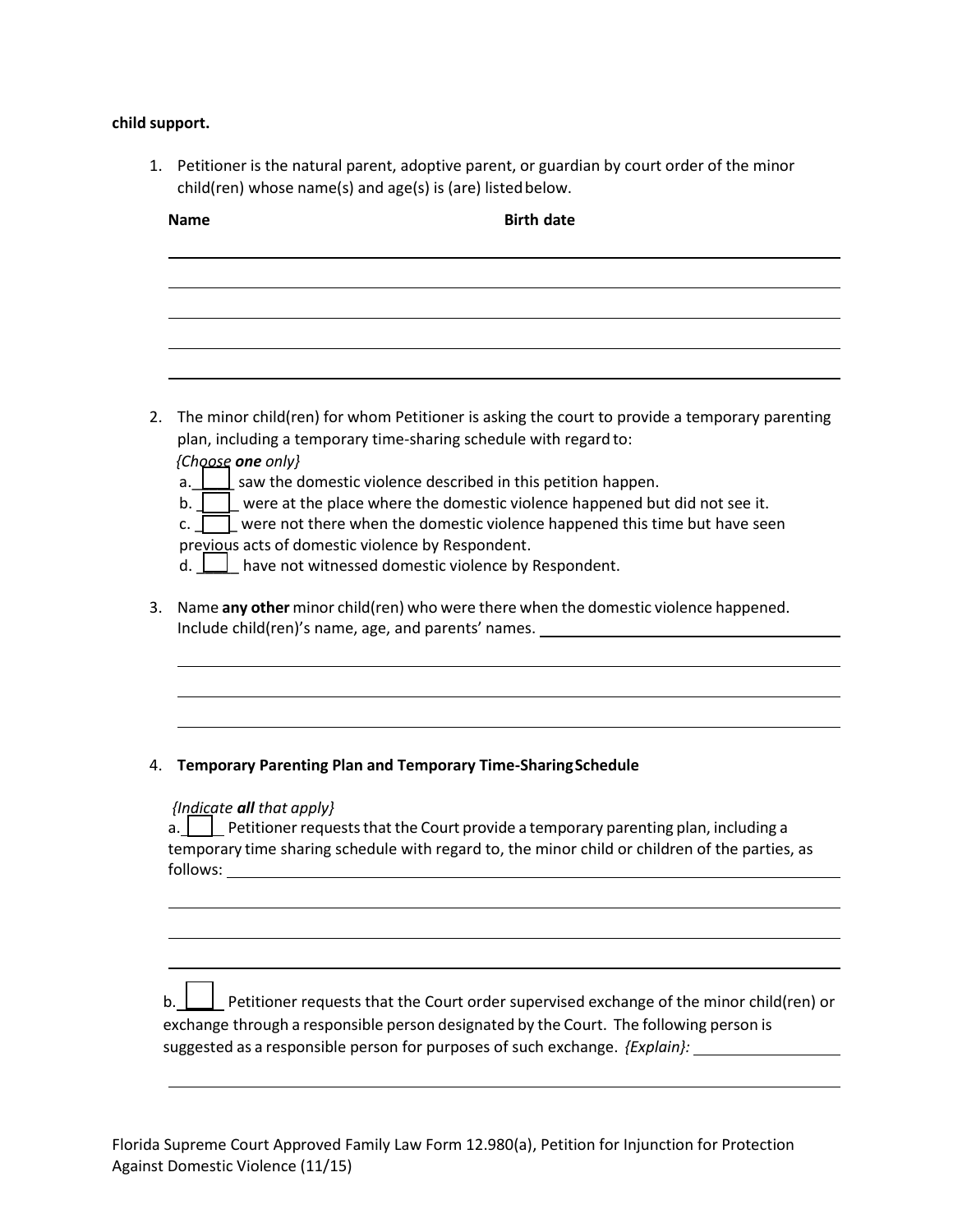child(ren). *{Explain}*: Petitioner requests that the Court limit time-sharing by Respondent with the minor

 $d.$  hide the minor child(ren) from Petitioner. *{Explain}*: Petitioner requests that the Court prohibit time-sharing by Respondent with the minor child(ren) because Petitioner genuinely fears that Respondent imminently will abuse, remove, or

 with the minor child(ren). . *{Explain}*:  $\Box$  Petitioner requests that the Court allow only supervised time-sharing by Respondent

 Supervision should be provided by a Family Visitation Center, or other (specify):

 **SECTION VI. TEMPORARY SUPPORT** (Complete this section **only** if you are seeking financial support from the Respondent. You must also complete and file a **Family Law Financial Affidavit**, Florida Family Law Rules of Procedure Form 12.902(b) or (c), and **Notice of Social Security Number**, Florida Supreme Court Approved Family Law Form 12.902(j), if you are seeking child support. A **Child Support Guidelines Worksheet**, Florida Family Law Rules of Procedure Form 12.902(e), must be filed with the court at or prior to a hearing to establish or modify child support.)

### *{Indicate all thatapply}*

 $\overline{\phantom{0}}$ 

 $\overline{a}$  $\overline{a}$ 

  $\overline{a}$ 

- $1.$  Respondent pay, and that Respondent has the ability to pay that money.  $\perp$  Petitioner claims a need for the money he or she is asking the Court to make
- $2.$ alimony to Petitioner. (Petitioner must be married to Respondent to ask for temporary alimony.<u>) Te</u>mporary Alimony Requested \$\_\_\_\_\_\_\_\_\_\_\_\_ every: \_\_\_<mark>\_\_\_\_\_</mark>\_\_ week \_\_\_\_\_\_\_\_\_ other week <u>\_\_\_\_\_\_</u> month. 2. Petitioner requests that the Court order Respondent to pay the following temporary
- $\overline{\phantom{0}}$  guardian by court order of the minor child(ren) for the court to order the Respondent to pay child support.)Temporary child support is requested in the amount of  $\zeta$  \_\_\_\_\_\_\_\_\_\_\_\_\_\_ every: L 3. Petitioner requests that the Court order Respondent to pay the following temporary child support to Petitioner. (The Respondent must be the natural parent, adoptive parent, or  $\Box$  week  $\Box$  other week  $\Box$  month.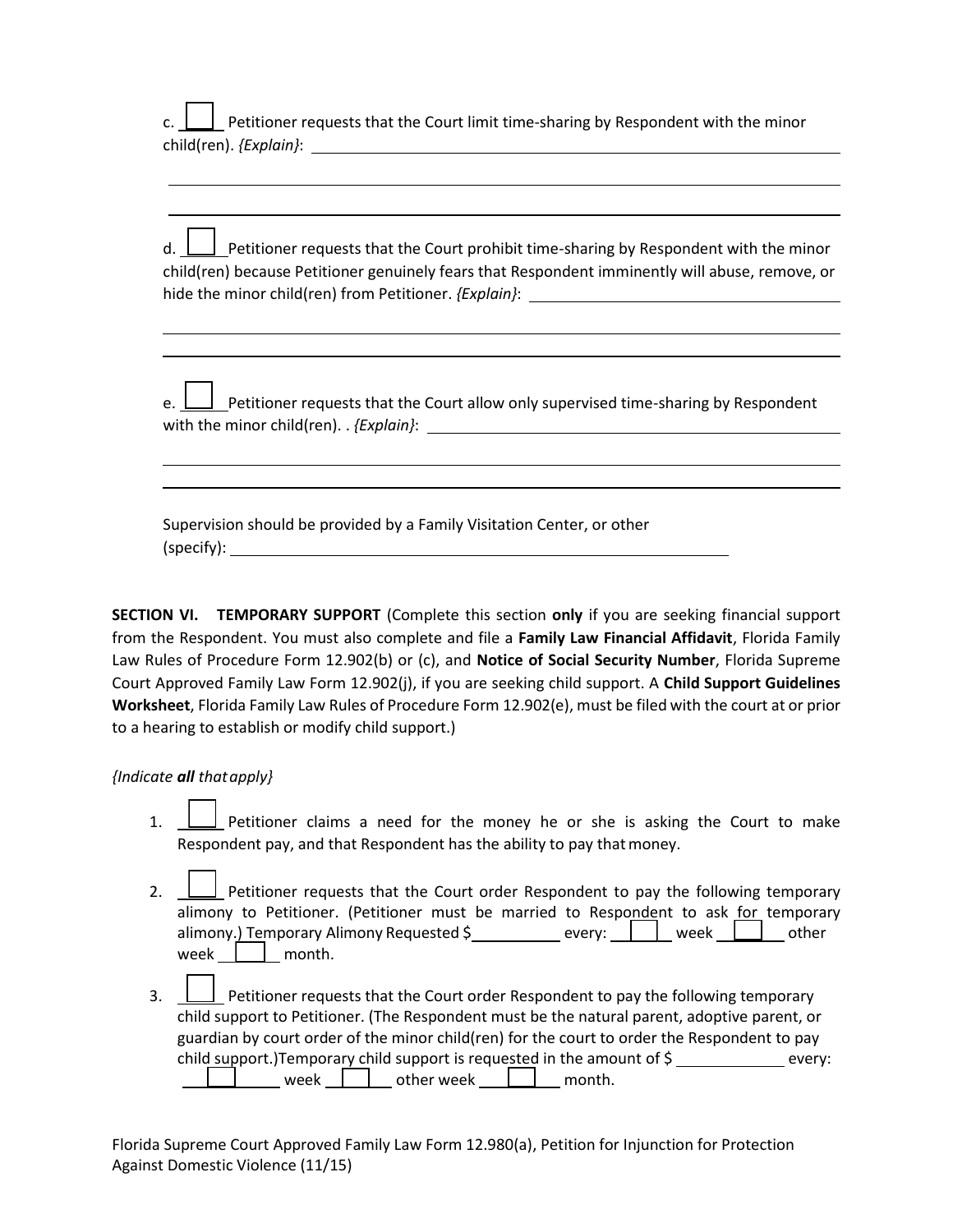injunction. This section must be completed.) **SECTION VII. INJUNCTION** (This section summarizes what you are asking the Court to include in the

- 1. Petitioner asks the Court to enter a TEMPORARY INJUNCTION for protection against domestic violence that will be in place from now until the scheduled hearing in this matter.
- 2. Petitioner asks the Court to enter, after a hearing has been held on this petition, a final judgment on injunction prohibiting Respondent from committing any acts of domestic violence against Petitioner **and**:
	- a. prohibiting Respondent from going to or within 500 feet of any place the Petitioner lives;
	- b. prohibiting Respondent from going to or within 500 feet of the Petitioner's place(s) of employment or school; school is: the address of Petitioner's place(s) of employment or

\_\_\_\_\_\_\_\_\_\_\_\_\_\_\_\_\_\_\_\_\_\_\_\_\_\_\_\_\_\_\_\_\_\_\_\_\_\_\_\_\_\_\_\_\_\_\_\_\_\_\_\_\_\_\_\_\_\_\_\_\_\_\_\_\_\_\_\_\_\_\_\_\_\_\_\_

\_\_\_\_\_\_\_\_\_\_\_\_\_\_\_\_\_\_\_\_\_\_\_\_\_\_\_\_\_\_\_\_\_\_\_\_\_\_\_\_\_\_\_\_\_\_\_\_\_\_\_\_\_\_\_\_\_\_\_\_\_\_\_\_\_\_\_\_\_\_\_\_\_\_\_\_

- c. prohibiting Respondent from contacting Petitioner by mail, by telephone, through another person, or in any other manner;
- d. prohibiting Respondent from knowingly and intentionally going to or within 100 feet of Petitioner's motor vehicle.
- e. prohibiting Respondent from defacing or destroying Petitioner's personal property.

 *{Indicate all that apply}* 

 Petitioner or Petitioner's minor child(ren) must go often *{include address}*: f.  $\Box$  prohibiting Respondent from going to or within 500 feet of the following place(s)

\_\_\_\_\_\_\_\_\_\_\_\_\_\_\_\_\_\_\_\_\_\_\_\_\_\_\_\_\_\_\_\_\_\_\_\_\_\_\_\_\_\_\_\_\_\_\_\_\_\_\_\_\_\_\_\_\_\_\_\_\_\_\_\_\_\_\_\_\_\_\_\_\_\_\_\_ \_\_\_\_\_\_\_\_\_\_\_\_\_\_\_\_\_\_\_\_\_\_\_\_\_\_\_\_\_\_\_\_\_\_\_\_\_\_\_\_\_\_\_\_\_\_\_\_\_\_\_\_\_\_\_\_\_\_\_\_\_\_\_\_\_\_\_\_\_\_\_\_\_\_\_\_

g. 1 Respondent share;  $\Box$  granting Petitioner temporary exclusive use and possession of the home Petitioner and

- h. granting Petitioner on a temporary basis 100% of the time sharing with the parties' minor child(ren);
- $i$ . for the parties' minor child(ren); establishing a temporary parenting plan including a temporary time-sharing schedule
- $\overline{a}$ j.  $\bigsqcup$  granting temporary alimony for Petitioner;
- ╽ k.  $\parallel \cdot \parallel$  granting temporary child support for the minor child(ren);